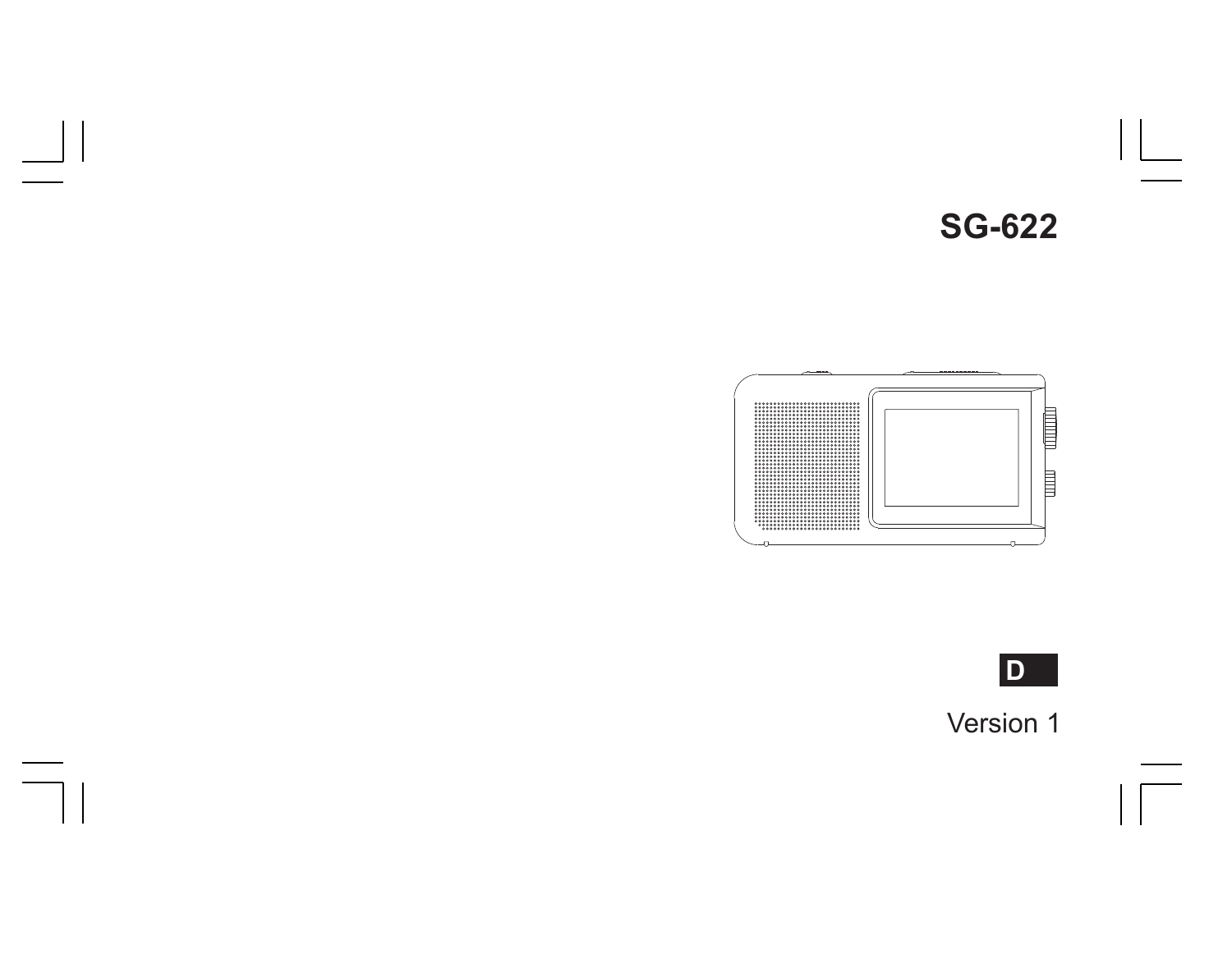







റ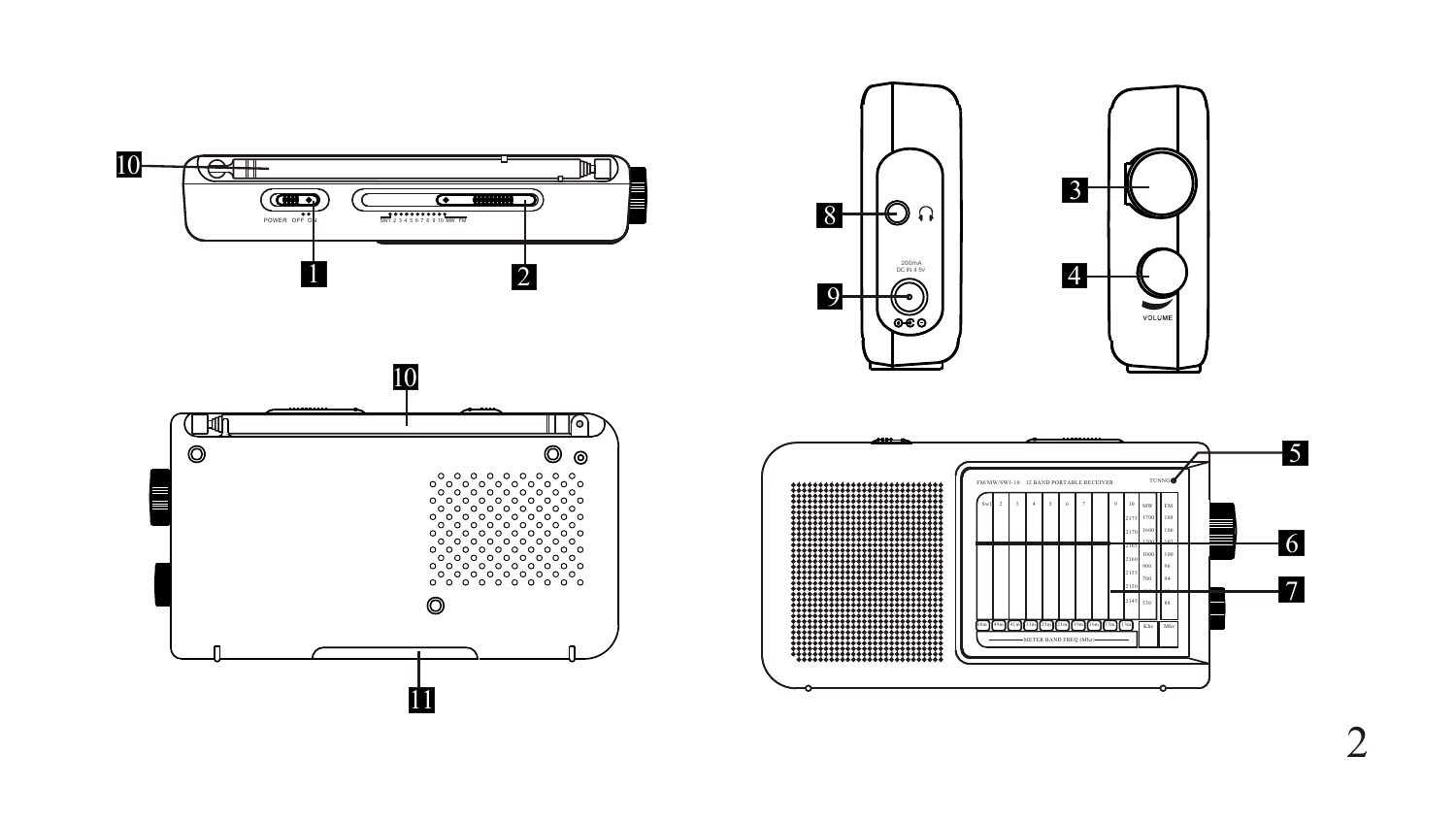## **Location of Controls**

- 1. Power knob
- 2. Band and SW band selector
- 3. Tuning knob
- 4. Volume Control
- 5. Tuning LED
- 6. Tuning pointer
- 7. Dial scale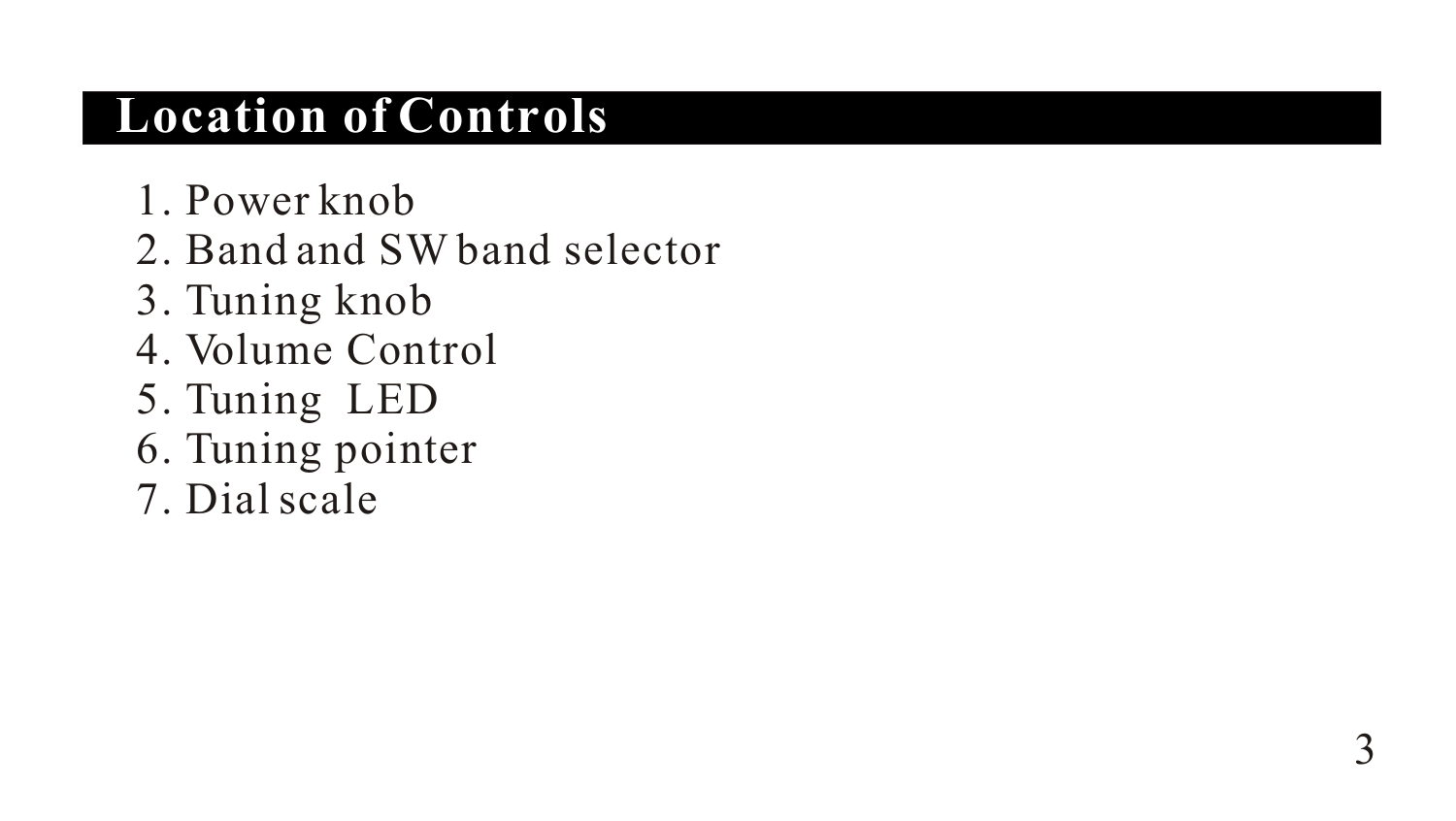### **Power Supply**

I

The Battery Compartment  $\blacksquare$  is located at the back of the unit. Open it by sliding the cover in direction of the OPEN. Insert 3 AA (UM-3) size batteries in compartment, then replace the cover.

### **Alternative Power Supply**

This unit is fitted with a 4.5V DC power socket  $\bullet$  which will accept a 4.5V 150 mA DC external main adaptor with central negative pin (Adaptor not included). When in use, the adaptor will automatically cuts out the batteries.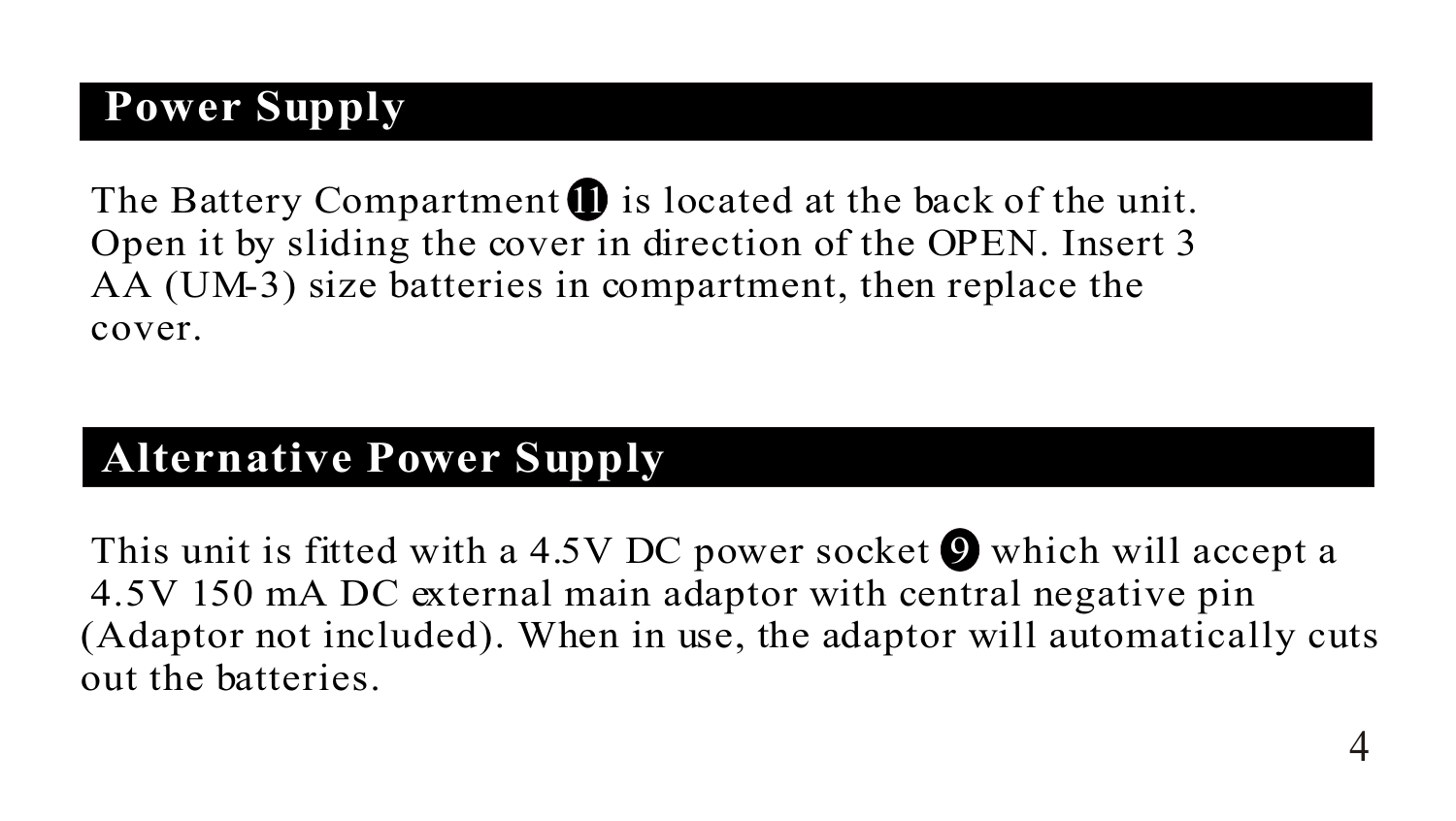### **Antenna**

The receiver is fitted with a built-in bar antenna for the MW wavebands reception. This antenna is directional and may be necessary to rotate the set slightly for best reception.

FM reception is best obtained by raising the telescopic antenna  $\blacksquare$ then angling it and rotate the set for best reception.

SW reception is best obtained by raising the telescopic antenna to its Fullest extent and using the radio with the antenna upright.

If the reception is generally poor, select a different position near a window perhaps.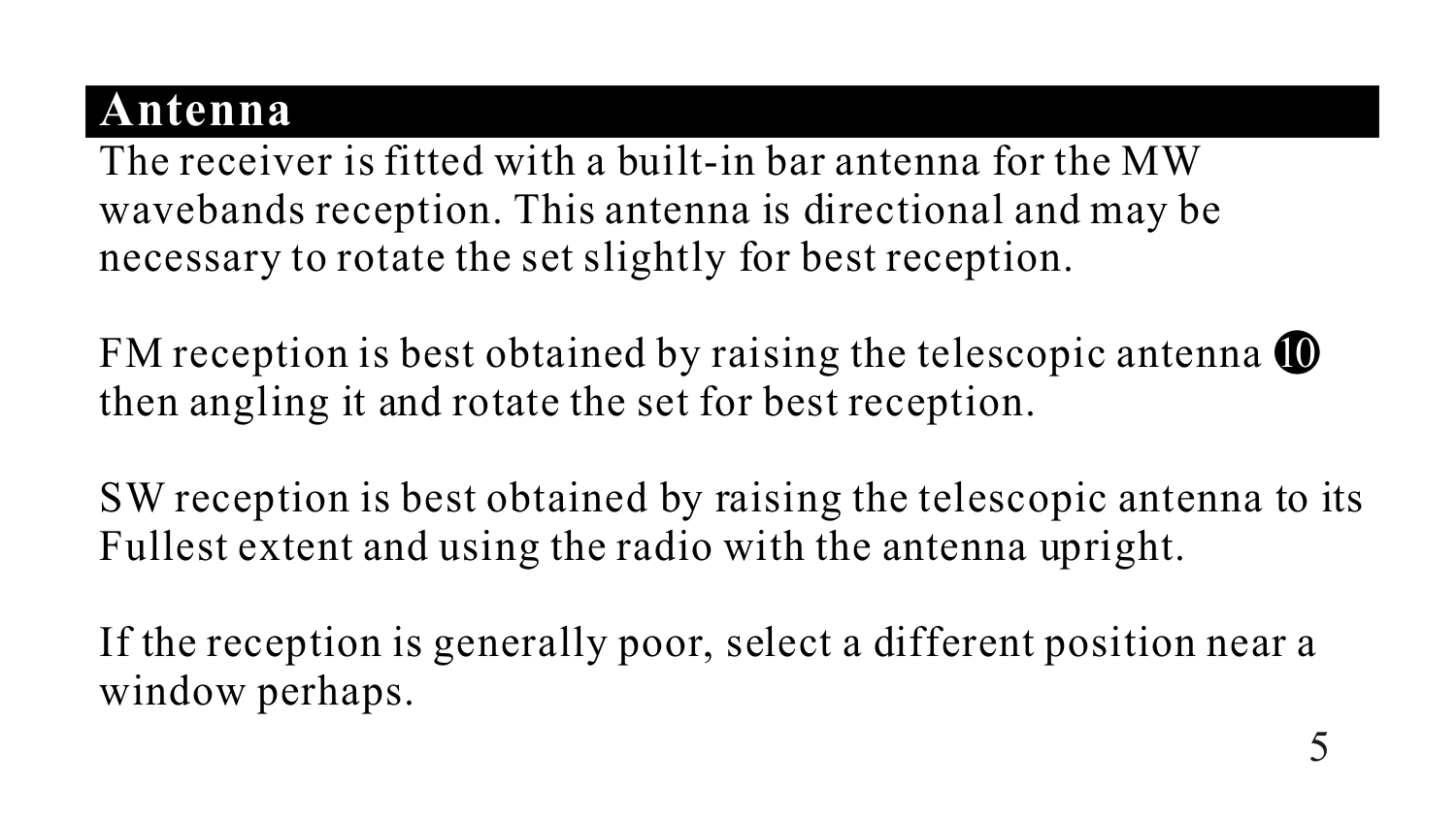## **Earphones use**

An earphones jack  $\bigcirc$  at the left side of receiver furnishes users to use earphones in reception, the speaker will be disconnected automatically while inserting the earphones.

# **Volume Control**

Adjust volume control knob  $\bigoplus$  by rotating it clockwise for comfortable sound volume.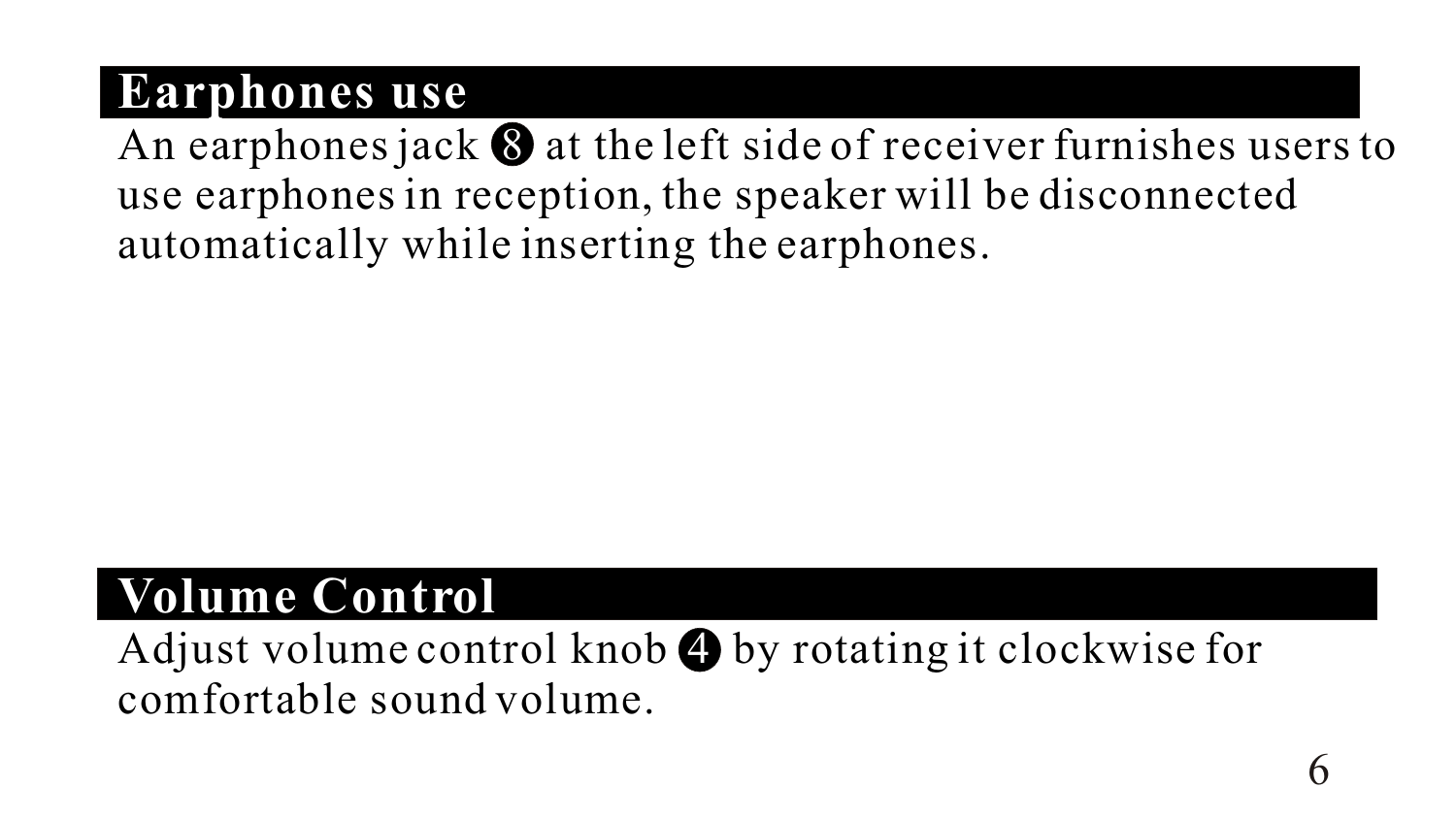## **Tuning method**s

Turn the radio by switching power knob  $\bigoplus$  to on position. Select FM, MW and SW at the band selector  $\bullet$  . Should you select SW band, Then use the tuning knob  $\bigcirc$ , tune to the desired station. When a radio stations is tuned correctly, the tuning LED  $\bigcirc$  will be lighted on. then choose the desired SW meter band (SW1-10) by same selector.

Turn off the radio by switching power knob to its off position.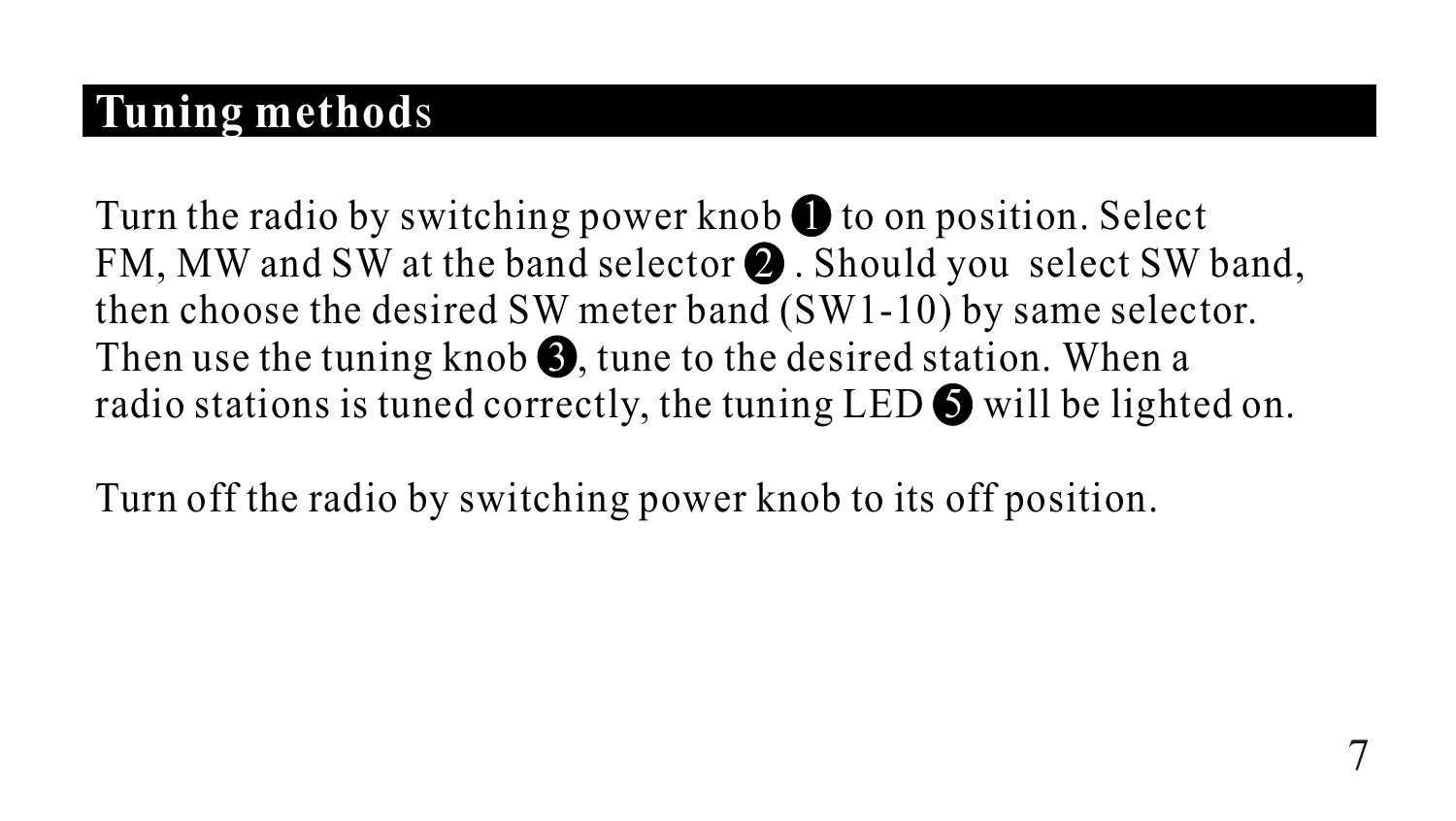# **Specifications**

### Power Supply : 3 AA (UM-3) batteries. AC/DC adaptor 4.5 V 150 mA center negative.

### **Frequency Ranges:**

FM 88-108 MHz MW 530-1710 kHz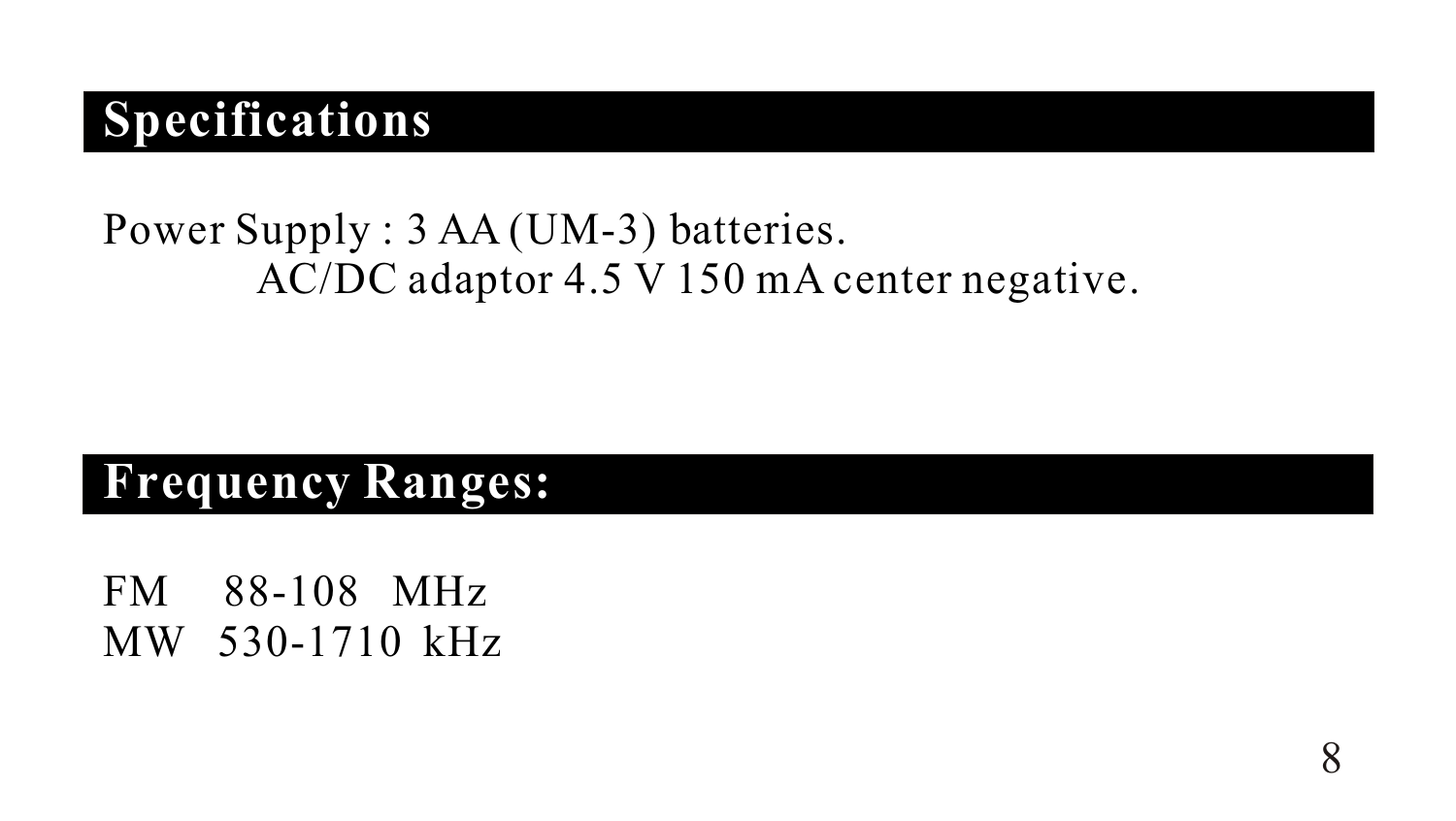| SW1             | 60 meter | $4,75 - 5,06$ MHz   |  |
|-----------------|----------|---------------------|--|
| SW <sub>2</sub> | 49 meter | $5,90 - 6,20$ MHz   |  |
| SW3             | 41 meter | 7,10 - 7,35 MHz     |  |
| SW <sub>4</sub> | 31 meter | 9,40 - 9,90 MHz     |  |
| SW <sub>5</sub> | 25 meter | $11,60 - 12,10$ MHz |  |
| SW 6            | 21 meter | 13,57 - 13,87 MHz   |  |
| SW <sub>7</sub> | 19 meter | 15,10 - 15,80 MHz   |  |
| SW <sub>8</sub> | 16 meter | 17,48 - 17,90 MHz   |  |
| SW 9            | 15 meter | 18,90 - 19,02 MHz   |  |
| <b>SW10</b>     | 13 meter | 21,45 - 21,85 Mhz   |  |